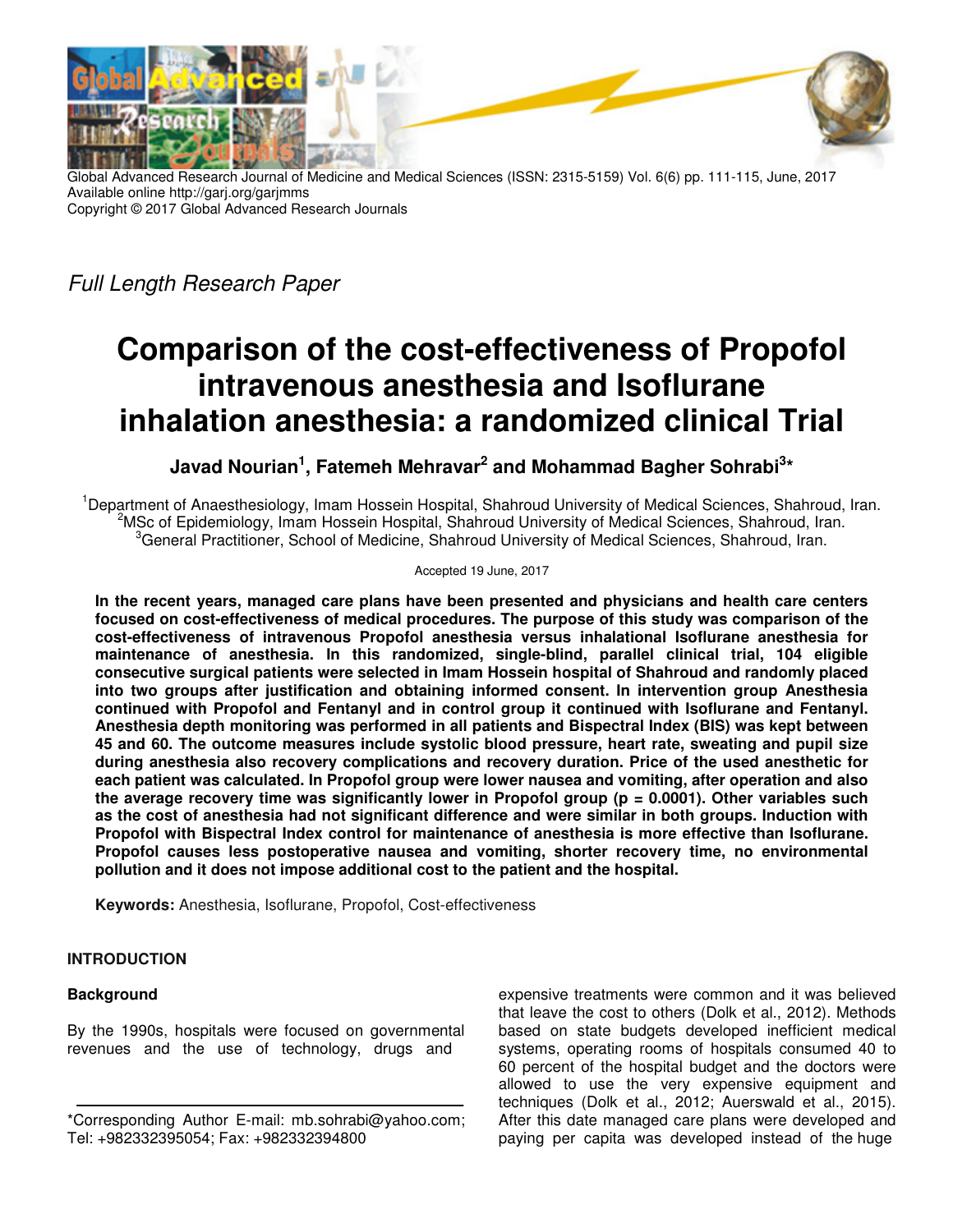amount of costs that patient or the insurer must be paid (Dolk et al., 2013). Similar plans were implemented in Iran that one of them is Global Plan which a fixed amount of money is paid by the health insurance organization for each surgical procedure. Due to the limitation of the offered amount, hospital and physicians should control the care cost (Greenhalgh, 2014).

It is necessary that hospital as an economical enterprise provide care with standard quality at the lowest cost to the patients. The one of the patient's costs is the cost of medicine and consumable anesthetic instruments. Due to the fixed payment plan of health insurance any extra charge is a disservice to the hospital and in many cases does not have any profit for patient. So, it is required to consider the cost-effectiveness of every therapeutic procedure (Sloan et al., 2011).

There has long been a vigorous debate between anesthetists over whether inhalational anesthesia or intravenous anesthesia techniques are best for outpatient surgeries (Smith, 2013). Several studies have suggested that total intravenous anesthesia (TIVA) with Propofol reduces the incidence of postoperative nausea and vomiting (PONV) and results in shorter emergence times (Heidvall et al., 2012; Struys et al., 2012). At present, Propofol TIVA is more expensive than inhalational anesthesia with Isoflurane and nitrous oxide (N2O). However, some investigators have suggested that TIVA could be cost-effective because the costs of treating PONV and of increased recovery room stay after inhalational anesthesia offset the additional drug acquisition costs of Propofol TIVA (Boldt et al., 2014; Ozkose et al., 2011).

The aims of this study was comparison of the costeffectiveness of intravenous Propofol anesthesia versus inhalational Isoflurane anesthesia for maintenance of anesthesia.

## **METHODS**

**-The aim and design:** One hundred and four eligible consecutive surgical patients. Samples were selected from patients who were prepared for elective open surgical procedures on limbs (orthopedic, reconstructive) and abdominal operations (herniorrhaphy laparotomy, cholecystectomy, appendectomy) at Imam Hossain hospital of Shahroud (northeast area of Iran) for over a period of 8 months (March 2015 to December 2015). After obtaining justification and consent, participants were placed into two groups including Isoflurane (A) and Propofol group (B) based on a predetermined randomized block design. Inclusion criteria consisted of both sex, 18 to 50 years old and ASA physical status 1 or 2 (According to American society of anesthesiologist's

classification). Patients with a history of sensitivity to egg (Heidvall et al., 2012), drug abuse, alcohol usage, history of sedative and anticonvulsant medication and complicated anesthesia or surgery were excluded. Monitoring the depth of anesthesia in all patients was carried out with Cerebral State Monitor Model CSM2 (Danameter).

## **Anesthesia induction**

Premedication in both groups was Fentanyl (1µg/kg) and Midazolam (0.05mg/kg). Induction of anesthesia was done with Propofol (1.5mg/kg) in both groups. In control group maintenance of anesthesia was done by administration of 2% Isoflurane (1.7 MAC) with equal proportions of oxygen and Nitrous oxide and every five minutes, Isoflurane concentration was adjusted so that Bispectral index (BIS) held between 45 and 60 (Dolk et al., 2012). In intervention group, Oxygen and Nitrous oxide in equal proportion sand Propofol (140µg/kg/hour) were administered. In both groups, Fentanyl (1µg/kg/hour) continued throughout the operations.

Intraoperative measurable outcomes in two groups were classified and measured every five minutes. 1-The amount of anesthetic which was regulated by the anesthesiologist (the concentration of Isoflurane and the rate of Propofol infusion), and the depth of anesthesia (Bispectral index) were recorded. 2-Arterial Systolic blood pressure, pulse rate, sweating, pupil reflex and pupil size were recorded every five minutes.

## **Record content**

1). Recovery complications including pain, restlessness, nausea and vomiting.

2). Recovery length was determined using Modified Alderet scoring system (MASS).

## **Calculation method for the anesthetic**

In this scoring system, 5 variables of Consciousness, circulation, systemic blood pressure, breathing, SPO2, and activity each take zero to 2 points and 9 score specifies the end of recovery).

### **Statistical analysis**

SPSS 16.0 was used for analysis. Measurement data were expressed as mean ± standard deviation, chisquare was adopted for comparison of data in the table, and one-way analysis of variance was used for intergroup comparison. P< 0.05 was considered statistically significant.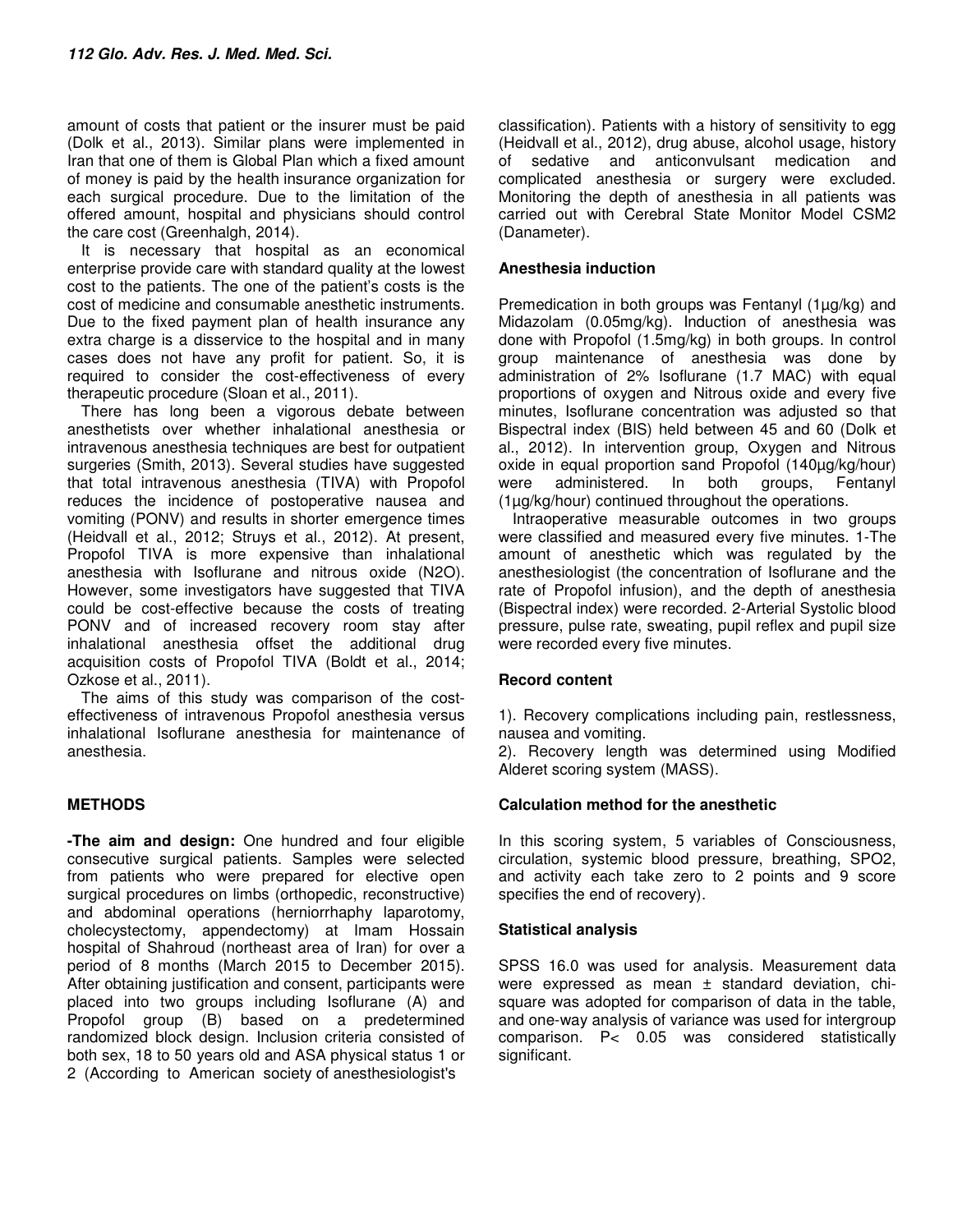|                          | <b>Group Study</b>   | P-Value            |      |
|--------------------------|----------------------|--------------------|------|
| Variable(Preoperative)   | Isoflurane, mean(SD) | Propofol, mean(SD) |      |
| Age                      | $35.19 \pm 9.94$     | $36.79 \pm 9.53$   | 0.41 |
| Weight                   | $70.86 \pm 12.44$    | $70.51 \pm 11.08$  | 0.87 |
| Systolic blood pressure  | $123.49 \pm 19.41$   | $121.83 \pm 18.07$ | 0.65 |
| Diastolic blood pressure | $74.73 \pm 10.25$    | $75.13 \pm 12.17$  | 0.85 |
| <b>Heart Rate</b>        | $88.69 \pm 15.75$    | $84.30 \pm 14.61$  | 0.14 |
| <b>Respiratory Rate</b>  | $11.73 \pm 1.04$     | $11.57 \pm 0.82$   | 0.39 |
| SPO <sub>2</sub>         | $98.12 \pm 1.83$     | $98.84 \pm 2.19$   | 0.07 |
| ASA <sub>1</sub>         | 84.3%                | 83.0%              | 0.86 |
| ASA <sub>2</sub>         | 15.7%                | 17.0%              |      |

**Table 1.** Distribution of variables in the study groups

SD; standard deviation

**Table 2.** Comparison of Clinical Outcomes during operation

|                                | <b>Group Study</b> |                 |                |  |  |  |
|--------------------------------|--------------------|-----------------|----------------|--|--|--|
| <b>Variables</b>               | <b>Isoflurane</b>  | Propofol        | <b>P-Value</b> |  |  |  |
| <b>BIS Index</b>               | 46.28±5.62         | 45.03±5.83      | 0.27           |  |  |  |
| <b>Systolic Blood Pressure</b> | 130.18±23.04       | 128.00±20.81    | 0.36           |  |  |  |
| <b>Heart Rate</b>              | 81.99±13.15        | 78.73±13.15     | 0.20           |  |  |  |
| <b>Pupil Size</b>              | $3.14 \pm 0.83$    | $3.51 \pm 1.15$ | 0.06           |  |  |  |

**Table 3.** Frequency of Sweating and Light Reflex in study groups

| Variables    | <b>Isoflurane</b> |      | <b>Propofol</b> |      | <b>P-Value</b> |
|--------------|-------------------|------|-----------------|------|----------------|
|              | ves               | no   | ves             | no   |                |
| Sweating     | 25.5              | 74.5 | 39.6            | 60.4 | 0.13           |
| Light Reflex | 56.9              | 43.1 | 50.9            | 49.1 | 0.55           |

#### **RESULTS**

In this study, 104 inpatients were participated with the mean age of  $36.01 \pm 9.72$  years. 35 (33.7%) patients were female and rest were male. Risk of anesthesia (according ASA classification) was in 87 patients (83.7%) ASA class1 and 17 patients (16.3%) was ASA class2.

12(11.5%) patients were hypertensive, 3 (2.9%) patients were diabetic. The most frequent operations in men were inguinal herniorrhaphy and orthopedic operations and in women were cholecystectomy and orthopedic operations. 51 (49%) patients were in Isoflurane group and 53 (51%) patients were in Propofol group. (Table 1)

Changes in cardiovascular parameters in both groups are shown in Table 2. The average systolic blood pressure changes during and before operation in inhalation anesthesia (Isoflurane) was 8.55±19.11 mmHg and in intravenous anesthesia group (Propofol) was 3.19±11.02 mmHg which the difference between the two group was not significant (p-value  $= 0.085$ ). Comparing the average heart rate during anesthesia with heart rate before anesthesia in inhaled anesthesia (Isoflurane) was 67.0±11.5 beat/min and in intravenous anesthesia group (Propofol) was 58.0± 10.5 beat/min that the difference between two groups was not significant (p-value  $= 0.587$ ). This finding was shown in Table 2.

Pupil size was classified as 1 to 10 on for each patient. The minimum size in Isoflurane group was 1 mm and the maximum was 5 mm. In the Propofol group the minimum pupil size was 2 mm and the maximum was 6 mm. The mean pupil size and the pupil reflex to the light in two groups were similar.

Sweating during operation happened in 13(12.5%) patients in Isoflurane group and 21(20.2%) patients had sweating in Propofol group. Bispectral index (BIS) was monitored throughout the anesthesia and was recorded every five minutes. This finding was shown in Table 3.

The concentration of Isoflurane in group 1 and the infusion rate of Propofol in group 2 was adjusted in such a way that the BIS index maintained between 45 and 60. In control group (Isoflurane) mean BIS was 46.28±5.62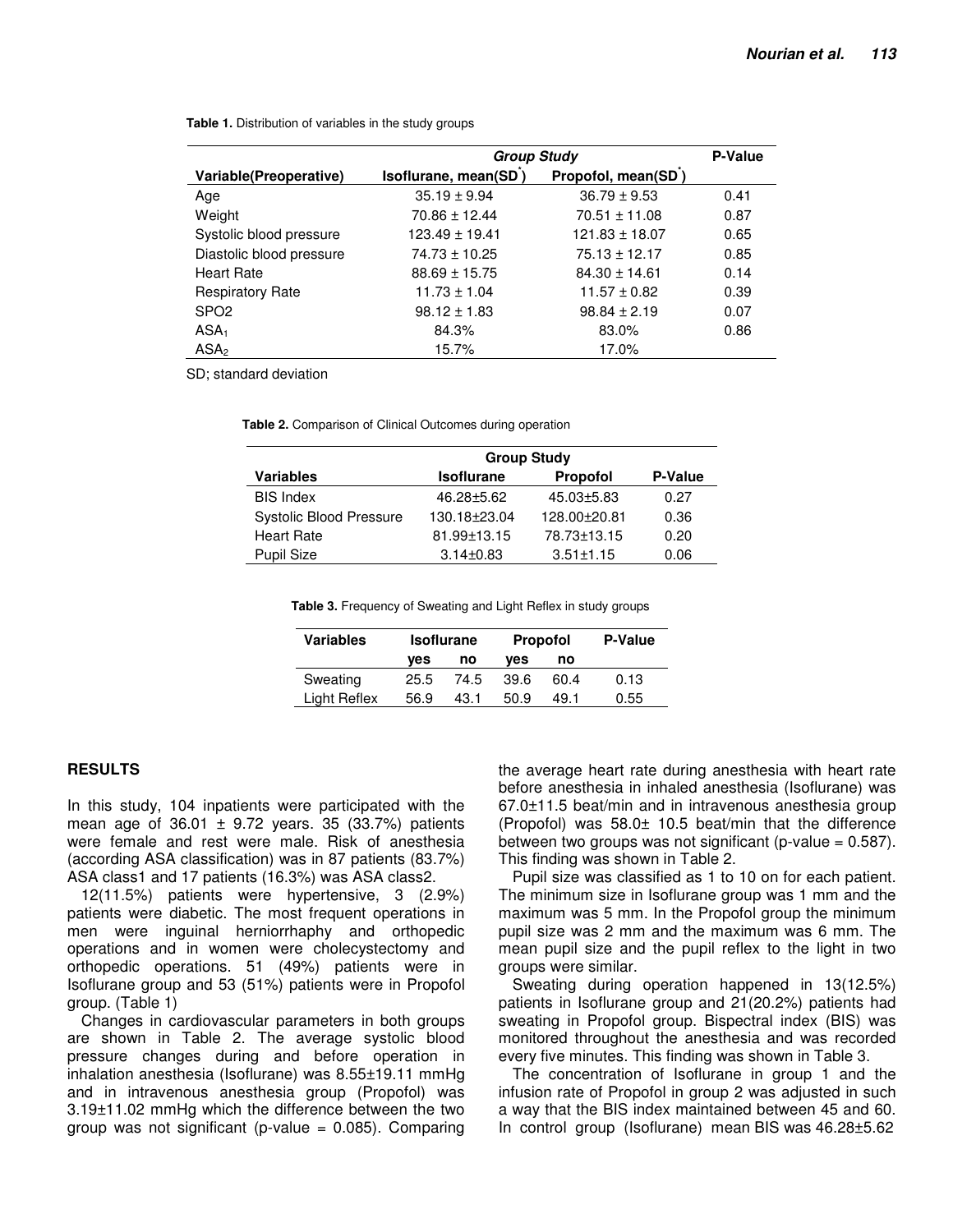|                   |       | Pain and agitation |                | <b>PONV</b>      |                |
|-------------------|-------|--------------------|----------------|------------------|----------------|
|                   |       | <b>Frequency</b>   | <b>Percent</b> | <b>Frequency</b> | <b>Percent</b> |
| A-Isoflurane      | Yes   | 14                 | 27.5           | 4                | 7.8            |
|                   | No    | 37                 | 72.5           | 47               | 92.2           |
|                   | Total | 51                 | 100            | 51               | 100            |
| <b>B-Propofol</b> | Yes   | 17                 | 32.1           | 2                | 3.8            |
|                   | No    | 36                 | 67.9           | 51               | 96.2           |
|                   | Total | 53                 | 100            | 53               | 100            |

**Table 4.** Frequency of postoperative Pain and PONV

**Table 5.** Postoperative Pain and PONV

|                                   | <b>Patient group</b> | - N |      | Mean Std. Deviation | Sig.  |
|-----------------------------------|----------------------|-----|------|---------------------|-------|
| Pain and restlessness in PACU     | A-Isoflurane         | -51 | 1.73 | .451                | .061  |
|                                   | B-Propofol           | 53  | 1.68 | .471                |       |
| Postoperative nausea and vomiting | A-Isoflurane         | -51 | 1.92 | .272                | .0378 |
|                                   | B-Propofol           | 53  | 1.96 | .192                |       |

**Table 6.** Recovery time

|                                       |            | Mean       | Std. Deviation Sig. (2-tailed) |      |
|---------------------------------------|------------|------------|--------------------------------|------|
| Recovery time A-Isoflurane 51 16.8235 |            |            | 1.78556                        | .000 |
|                                       | B-Propofol | 53 13.5849 | 1.81271                        |      |

and in intervention group (Propofol) mean BIS was 45.03±5.83 which indicated the adequate level of anesthesia in both groups.

Measurable outcomes after operation including complications and recovery time were recorded and studied. Pain and restlessness during recovery was seen in 14 (27.5%) patients in Isoflurane group and 17 (32.1%) patients in Propofol group. Nausea and vomiting was observed in 4 (7.8%) patients in Isoflurane group and in 2 patients (3.8%) in Propofol group. The difference between two groups was not significant. This finding was shown in Table 4 to 6.

The average length of recovery based on the MASS criteria in Isoflurane group was 16.82 minutes and in Propofol group was 13.58 minutes that the difference between two groups is significant (p-value  $= .000$ ).

The cost of used inhaled anesthetic in Isoflurane group was 4.87\$ and the cost of intravenous anesthetic Propofol drug in Propofol group with 50 ml syringe and infusion set was 5.38\$. Although inhalation anesthesia seems cheaper, but changes are not significant (p-value  $= 0.330$ ).

### **DISCUSSION**

Comparing the efficacy of intravenous Propofol anesthesia with inhaled Isoflurane anesthesia with control of Bispectral index (BIS) between 45 and 60 showed that cardiovascular changes, sweating, papillary size and reflex in both methods are similar. Pain and restlessness in the recovery in Isoflurane group were 27.5% and in Propofol group were 32.1%. Camci compared intravenous Propofol-alfentanil anesthesia with inhalational Desflurane-alfentanil anesthesia and reported a lower postoperative analgesic requirement in Propofol group (Camci et al., 2014) which is not consistent with our results but in a clinical trial, Ortiz compared Propofol, Isoflurane, and Sevoflurane, Desflurane anesthesia for laparoscopic cholecystectomy and reported that Propofol anesthesia is not associated with less postoperative pain (Ortiz et al., 2014).

Nausea and vomiting was observed 7.8% in Isoflurane and 3.8% in Propofol group. Antiemetic effect of Propofol has been proven (White et al., 2011). Reduction in postoperative nausea and vomiting in Propofol anesthesia has been demonstrated by Camci (Camci et al., 2014) and Sung YF (Loop and Priebe, 2012) (1991) researches.

The recovery time in the Isoflurane group was 16.82 minutes and in Propofol group was 13.58 minutes which the difference is significant (p-value  $= 0.0001$ ). Similar results also have been reported by Engoren (Engoren et al., 2011) and Camci (Camci et al., 2014).

The average cost of consumed Isoflurane in control group was 4.87\$ and the average cost of Propofol,